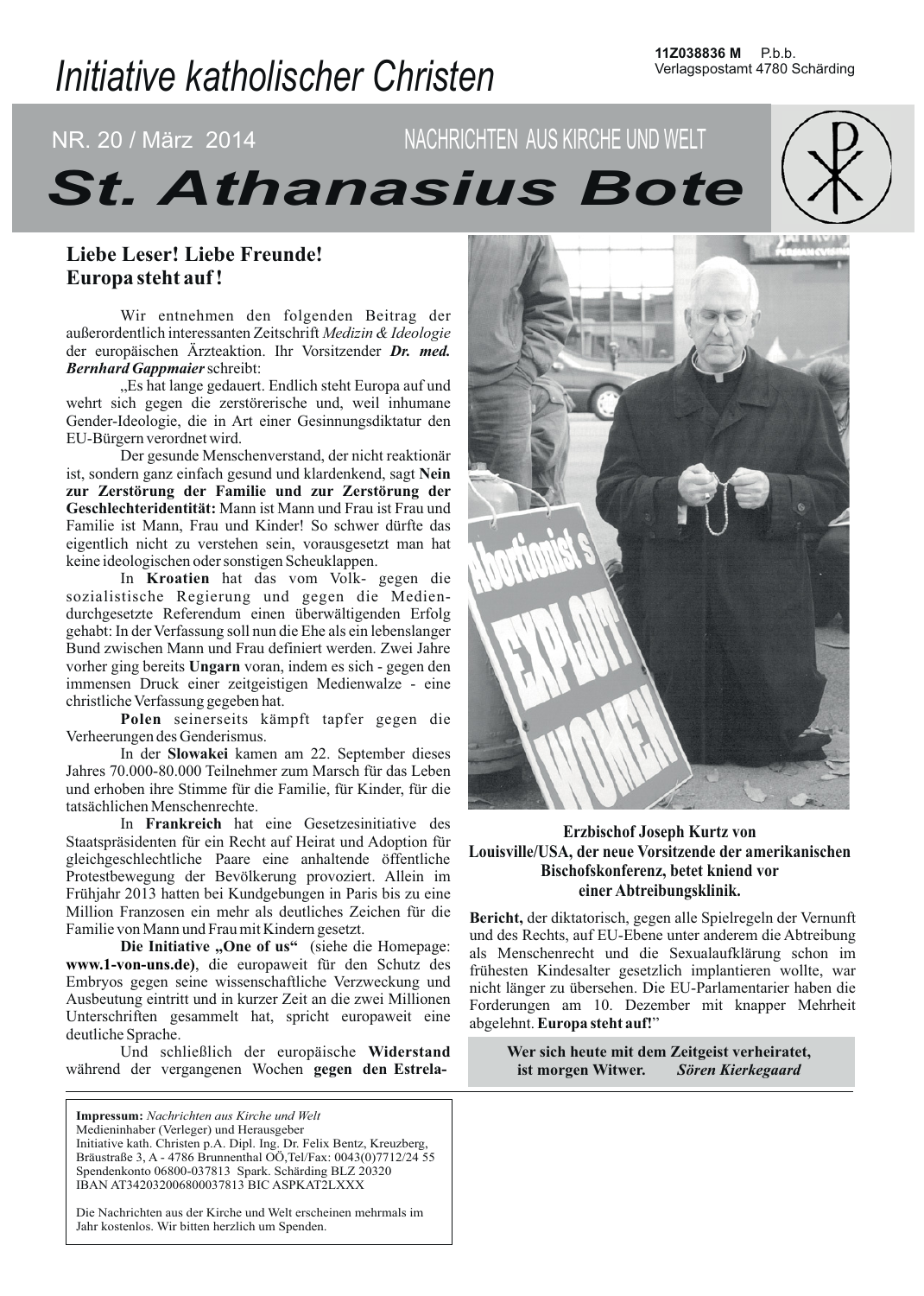# **Liebe Freunde!**

In diesem schweren geistigen Kampf wollen auch wir unseren Beitrag leisten. Das Bild auf der Titelseite haben wir für Sie im Inneren des Blattes beigelegt.

#### Senden Sie diese Beilage bitte Ihrem Bischof.

Wann endlich werden sich unsere Oberhirten entschieden und öffentlich auf die Seite jener Laien stellen, die das Lebensrecht auch für ungeborene Kinder vertreten? Wann endlich werden unsere Oberhirten der neuen Gender-Diktatur entschlossen entgegentreten, um die natürliche sittliche Ordnung zu verteidigen?

Genderismus: Das heißt Zerstörung der gottgegebenen Würde von Mann und Frau, Massenmord an ungeborenen Kindern, seelische Mißhandlung von Kleinkindern und die Zerstörung des Kindseins, das heißt die Zerstörung der Familie, dem Fundament von Volk und Gesellschaft.

Wir bitten unsere Oberhirten dringend: Leisten Sie Widerstand ! Lassen Sie die Laien nicht im Stich! Gehen Sie voran wie dieser neue Vorsitzende der amerikanischen Bischofskonferenz! Schuldbekenntnisse 100 Jahre später sind höchst fragwürdig. Nur die eigene Schuld kann man bekennen. Freilich, wer sich dem Zeitgeist entgegenstellt, wird in den Medien nicht gelobt...

### **Liebe Leser!**

Wir haben die Adressen der Bischöfe der deutschsprachigen Diözesen auf der Beilage abgedruckt. Verbinden Sie bitte die Absendung des Briefes an den Bischof mit einem Gebet. Zwei Millionen ermordete Kinder in Westeuropa jedes Jahr - was für ein grauenhaftes Unheil! Die "Euthanasie" Alter und Kranker hat begonnen. Welcher Verfall des sittlichen Bewußtseins und der Rechtsprechung!

Würde durch unsere Aktion nur 1 Kindlein gerettet, nur 1 Mutter vor der schrecklichen Last, der sowie der physischen psychischen und moralischen, Auswirkungen der Tötung ihres Kindes bewahrt - unsere Mühe wäre nicht umsonst gewesen. Lesen Sie bitte unten was Präsident Putin vor der russischen Duma sagte! Das müssen wir uns von einem ehemaligen KGB-Chef sagen lassen! Und unsere Politiker?

#### Die Redaktion

# Gender-Ideologie ist "sodomistisches Plagiat"

Die slowakischen Bischöfe haben sich mit Entschiedenheit gegen jede Aufwertung von homosexuellen Verhältnissen ausgesprochen. Am ersten Adventsonntag verteidigten die Bischöfe in einem Hirtenwort die naturgemäße Ehe gegen alle Angriffe von Gender-Ideologen als dauerhafte Verbindung von Mann und Frau mit dem Ziel der Gründung einer Familie.

Ehe und Familie seien von Gott eingesetzt, heißt es im Hirtenwort

Besonders deutlich verurteilten die slowakischen Bischöfe die "Gender-Ideologie", die einen naturgegebenen Unterschied von Mann und Frau bestreitet, und diesen Unterschied nur als konstruierte Rollen versteht. Die "Zerrüttung der Familie" bedrohe das Leben und installiere eine "Kultur des Todes". Es werde zwar ständig von "Menschen- und Kinderrechten" gesprochen, doch in Wahrheit würden Vater und Mutter der Möglichkeit beraubt, "ihre Kinder verantwortungsvoll zu erziehen".

Mit der neuerdings vertretenen Lehre von der Gleichheit der Geschlechter bei der Geburt wolle man "dem Mann das Recht auf seine Identität als Mann, der Frau das Recht auf ihre Identität als Frau und damit der Familie das Recht auf die Identität der Familie nehmen".

So entstehe ein "sodomistisches Plagiat, das dem göttlichen Willen widerspricht und der göttlichen Strafe den Weg bereitet". Begriffe wie "Mann, Ehemann, Vater, Ritter und Gentleman" sowie "Frau, Ehefrau und Mutter" seien für die "Verfechter der Kultur des Todes und die Anhänger der Gender-Ideologie unannehmbar".

"Vertreter vieler Länder" unterwürfen sich "aus unerfindlichen Gründen" dieser Ideologie und kämen ihr mittels einer Gesetzgebung entgegen, die bisweilen im Widerspruch zum gesunden Menschenverstand" stehe, so die slowakischen Bischöfe.

Solchen Politikern mangele es an "moralischem Stolz"; sie brächten nicht nur "ihr Volk um seine Würde", sondern lieferten es per Gesetz, dem Untergang aus".

Im slowakischen Kosice, der diesjährigen Kulturhauptstadt Europas, hatten Ende September rund 80.000 Menschen an einem "Lebensmarsch" teilgenommen. Dies sei ein Aufruf an den Staat gewesen, "sich nicht zu scheuen, die Würde und die Lebensfähigkeit unseres Volkes zu schützen", heißt es in dem Bischofsschreiben.

Bei einer solchen Bedrohung hätten "frühere Generationen nicht gezögert, für die Verteidigung der Heimat zu sterben". Den heutigen Menschen werde ein so großes Opfer nicht abverlangt, wohl aber, "wachsam zu sein", so die Bischöfe.

Bei den Präsidentschaftswahlen im Frühjahr dürfe nur ein Kandidat die Stimme von Katholiken erhalten, "der die Kultur des Todes ablehnt".

Wann hat man von deutschen Bischöfen solche Sätze gehört?

pius. info (Mit Material der KNA)

# **Putin Rede**

"Wir sehen, wie viele euro-atlantische Staaten (= der Westen) den Weg eingeschlagen haben, auf dem sie ihre eigenen Wurzeln verneinen bzw. ablehnen, einschließlich die christlichen Wurzeln, die die Grundlage der westlichen Zivilisation bilden. In diesen Staaten werden moralische Grundlagen und jede traditionelle Identität verneint - nationale, religiöse, kulturelle oder sogar geschlechtliche Identitäten werden verneint. Dort wird eine Politik betrieben, die eine kinderreiche Familie mit einer gleichgeschlechtlichen Partnerschaft gleichsetzt; diese Politik setzt den Glauben an Gott mit dem an Satan gleich. Die Menschen in vielen europäischen Ländern schämen sich und haben regelrecht Angst, offen über ihre religiöse Zugehörigkeit zu sprechen. In Europa werden christliche Feiertage und Feste abgeschafft oder umbenannt als würde man sich für diese christlichen Feste schämen. Damit versteckt oder verheimlicht man den tieferen moralischen Wert dieser Feste. Diese Staaten versuchen dieses Modell den anderen Ländern weltweit aggressiv aufzuzwingen. Ich bin zutiefst überzeugt, daß das der direkte Weg zum Verfall und zur Primitivisierung der Kultur ist. Dies führt zu tieferen demographischen und moralischen Krisen im Westen."

Der russische Präsident Vladimir Putin in einer Rede vor der russischen Duma im September 2013. Zitiert nach www.civitas-institut.de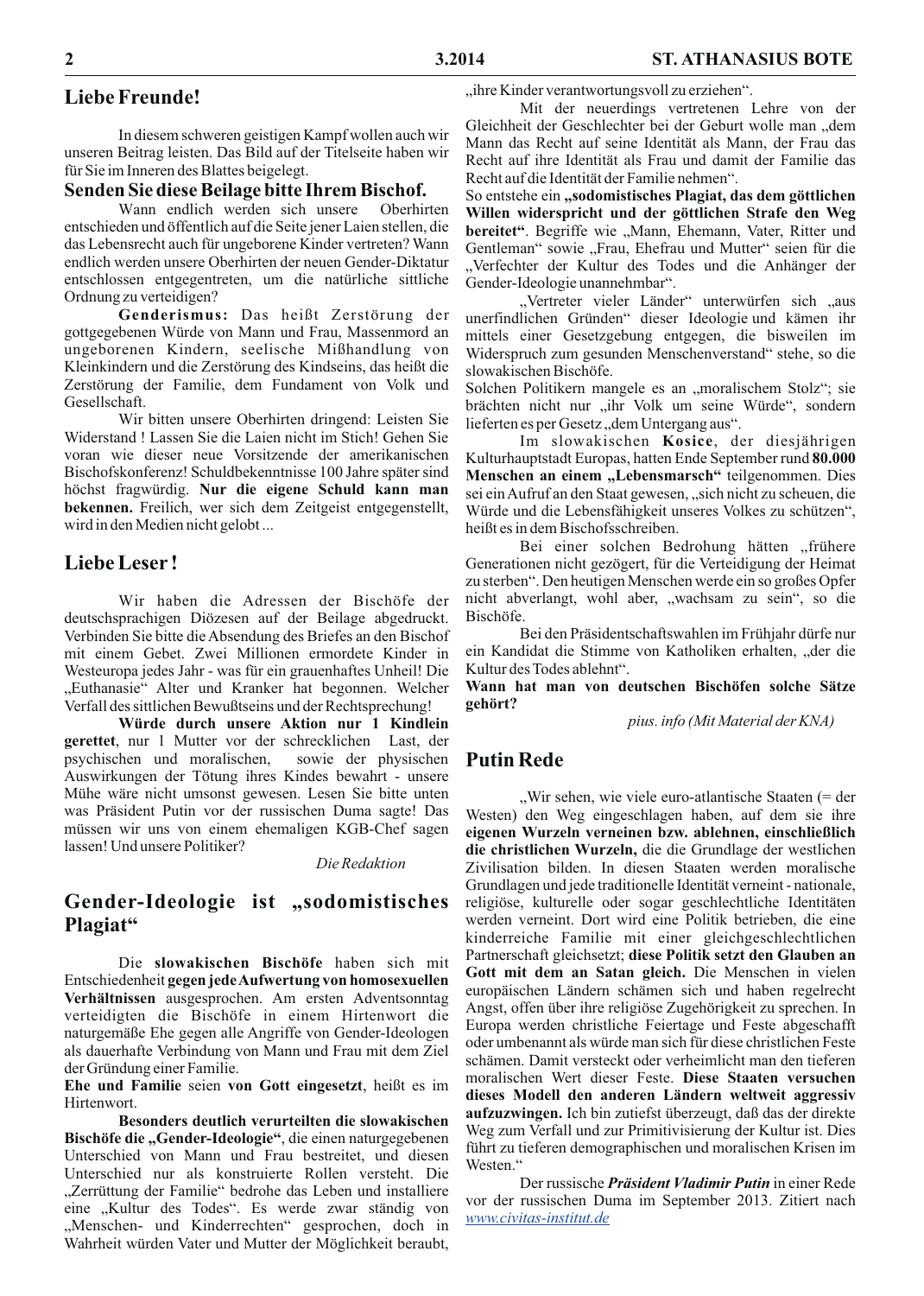# Der erste Weltkrieg. Wer war schuld an seinem Ausbruch?

Vorwort: Das alte Österreich war das Erbe, der Nachfolgestaat des tausendjährigen Heiligen Römischen Reiches deutscher Nation (800 - 1806); dieses stand in der Nachfolge des Weströmischen Reiches, bzw. der mit Kaiser Konstantin christlich gewordenen Pax Romana.

Vor 100 Jahren, 1914, brach der Erste Weltkrieg aus und an dessen Ende, 1918, zerbrach die alte Ordnung, die wesentlich christlich geprägte Ordnung und Kultur Europas.

War der alte Vielvölkerstaat an der Donau nicht das Abbild, das Vorbild eines anderen, eines christlichen Europa? Wurde er nicht zuletzt auch deswegen zerschlagen? Wären der Aufstieg Hitlers, der zweite Weltkrieg, der Triumph Stalins und des Kommunismus, das Elend Osteuropas nach dem Kriege denkbar gewesen, wäre das alte Österreich nicht zerstört worden? Was wird aus unserem völlig entchristlichten EU-Staatengebilde werden? Zwei Millionen jährlich vor der Geburt in West-Europa ermordete Kinder, ein von oben verordnetes verrücktes, sittenwidriges Gender-Diktat, die Zerstörung der Würde von Mann und Frau, insbesondere der Mutter, die brutale Zerstörung der Seele des Kindes, die Zerstörung der Familie - wohin führt das alles?

Sie verstehen, warum wir zur Frage der Ursache des Ersten und damit auch des Zweiten Weltkriegs Dr. Albert Pethö zu Wort kommen lassen. Er ist promovierter Historiker, und seine ungewöhnlichen, interessanten politischen Kommentare stehen wohltuend quer zum Zeitgeist, sie sind zu lesen in der "Weißen Rose"; ich kann sie Ihnen nur sehr empfehlen (siehe letzte Seite). Dr. F. Bentz

#### Kurze Anmerkung zum Ausbruch des Ersten Weltkrieges (Dr. Albert v. Pethö)

Vorwand aller Beschimpfungen der Österreichischen Monarchie seit 1918, Hauptargument aller Beschimpfungen der Österreichischen Monarchie seit 1918, Hauptargument zur Legitimierung ihrer Zerstörung, des Sturzes des angestammten Herrscherhauses und der bis heute andauernden Permanentbesudelung des Namens Habsburg (wer würde es wagen, ähnlich niederträchtig etwa in den USA über deren Präsidenten herzuziehen) ist die Behauptung, daß Habsburg bzw. daß das Katholische Österreich die Schuld hätte am Ausbruch des Ersten Weltkrieges und an den Millionen Toten dieses Krieges.

Wer hat Schuld am Ausbruch des Ersten Weltkrieges? Machen wir einen kurzen Ausflug ins Jahr 1914. Am 28. Juni 1914 findet in Sarajewo, der Hauptstadt der zu Österreich-Ungarn gehörenden Provinz Bosnien-Herzegowina, der Mord am Österreichischen Thronfolger statt. Hinter dem politischen Mordanschlag steht eine Verschwörung hochrangiger serbischer Militärkreise, die durch die serbische Regierung gedeckt werden. Ihr politisches Ziel ist die Destabilisierung Österreich-Ungarns und die Eroberung seiner südslawischen Gebiete (etwa ein Fünftel der Fläche des Gesamtstaates), ein Ziel, das bekanntlich 1918 verwirklicht wird und zur Gründung des mittlerweile blutig zerbrochenen "Jugoslawien" geführt hat). Um zu veranschaulichen, wie es zum Weltkrieg gekommen ist, ein Vergleich. Nehmen wir an, dass eine von Kuba aus organisierte Verschwörung zur Ermordung des Präsidenten der USA führt; politisches Ziel wäre die Destabilisierung

der Vereinigten Staaten; zugleich fördert die veröffentlichte Meinung in Havanna die Lostrennung der alten spanischen Gebiete Nordamerikas, also etwa von Florida, Texas und Neu-Mexiko, und deren Anschluss an Kuba. Die kubanische Regierung, in den Anschlag nicht direkt involviert, deckt aber die Organisatoren des Attentates und macht alle erdenklichen Ausflüchte, als die USA die Auslieferung der Schuldigen verlangen. Was werden die USA wohl tun? Deren aktuelles weltweites Agieren legt die Antwort nahe. Sie werden in Wahrnehmung ihrer Interessen ultimative Forderungen stellen und, nachdem dem Ultimatum nicht entsprochen wird, die notwendigen militärischen Maßnahmen setzen, in Kuba einmarschieren, die dortige Regierung stürzen und jene machtpolitischen Strukturen zerschlagen, durch welche sie herausgefordert worden sind. Nicht anders Österreich im Jahr 1914. Der Mord in Sarajewo reihte sich in eine lange Folge politischer Aggressionsakte gegen Österreich, ist nicht die Tat eines einzelnen Fanatikers, sondern das Werk eines wohlorganisierten Anschlages, und ist de facto als Kriegserklärung Serbiens an Österreich-Ungarn zu werten. Die Monarchie, durch den damaligen Mord in extrem bedrohlicherer Weise herausgefordert, verlangt in Wahrnehmung ihrer Interessen ultimativ die Aufklärung der Hintergründe und Auslieferung der Hintermänner und ergreift, nachdem dem Ultimatum nicht entsprochen wird, die notwendigen militärischen Maßnahmen, marschiert in Serbien ein, stürzt schließlich die Regierung und zerschlägt jene machtpolitischen Strukturen, durch welche sie herausgefordert worden ist.

Die Behauptung, Serbien hätte das Österreichische Ultimatum ohnehin weitreichend angenommen, ist irreführend. Serbien hat dem wesentlichsten Punkt des Ultimatums, der Forderung nach Untersuchung der Verschwörung durch Österreichische Organe in Serbien selbst, eben nicht zugestimmt. Die Behauptung, dass das mit der "Souveränität eines Landes" unvereinbar sei, ist eine reine Propagandabehauptung der damaligen Gegner Österreichs, die sich bis heute freilich gehalten hat und gerne zitiert wird. Die USA führen im Falle eines Verstoßes gegen ihre Interessen heute in den meisten Ländern der Welt Untersuchungen durch ihre Organe durch; selbst die weitreichende Überwachung des Datenverkehrs Europas durch die USA wird von den USA als selbstverständlicher Aspekt ihres Weltmachtstatus angesehen und auch durchgesetzt. Österreich hat 1914 aber mit Recht seine Interessen verteidigt. Die USA handeln hingegen keineswegs in Notwehr, wenn sie den Norden Afrikas zerbomben und in Irak und Afghanistan Krieg führen, oder uns abhören.

Zu vermitteln und zu verhandeln hat es 1914 zwischen Österreich und Serbien nach der Nichtannahme des Ultimatums eigentlich nichts mehr gegeben. Wie Henry Kissinger, emeritierter Außenminister der USA, es in einem seiner historischen Werke formuliert hat: - kein Staat kann bereit sein, über die "Grundfragen seiner Existenz" zu verhandeln. Im Jahr 1914 agiert aber nicht nur ein kleiner Aggressor gegen eine Großmacht; Serbien hat vielmehr die Rückendeckung einer anderen Großmacht, nämlich Rußlands, das ihm zusagt, es vor jeglicher Bestrafung zu schützen; und Rußland seinerseits hat die Rückendeckung zweier weiterer Großmächte, Frankreichs und Englands. (Daß England und Frankreich angesichts des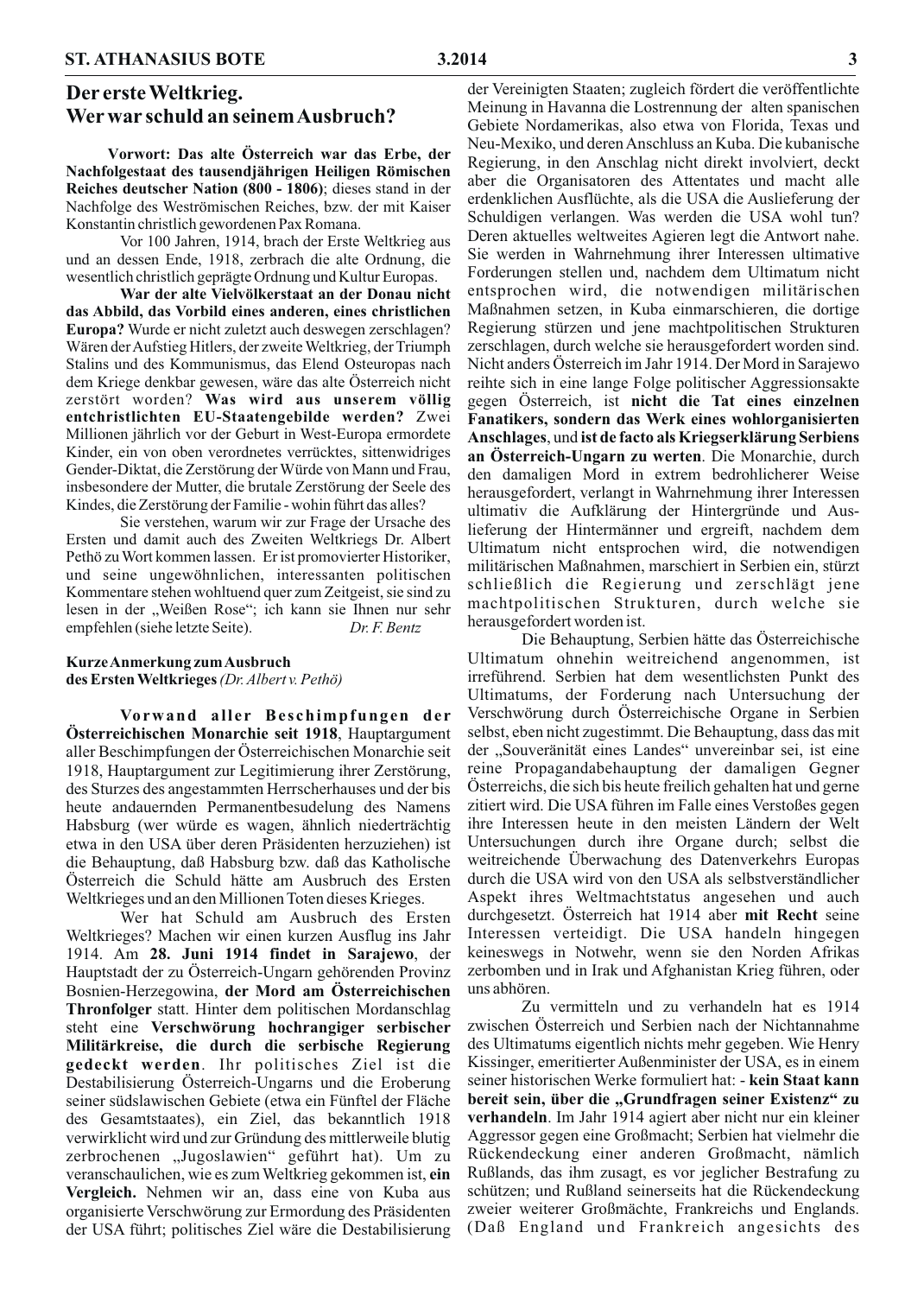Österreichischen Ultimatums diplomatisch eindeutig eine proserbische Haltung beziehen, zeigt, daß etwa von einer englischen oder französischen Neutralität in diesem Konflikt von Anfang an keine Rede sein kann). Und deshalb wird aus der Auseinandersetzung Österreich-Serbien ein Weltkrieg.

Osterreich im Jahr 1914 hatte gar keine Wahl mehr, konnte also auch (die klar erkannten) Risiken gar nicht mehr vermeiden; das Attentat von Sarajewo war eine ultimative Herausforderung, dies unbeantwortet zu lassen hätte lediglich bedeutet, sich noch weitergehenden Aggressionen auszuliefern. Sarajewo sollte Österreich in den Krieg drängen, und insofern ist es richtig, dass Kaiser Franz -Joseph schließlich den Krieg wollte, nicht in dem Sinn, dass er ihn vom Zaun gebrochen hätte, sondern in dem Sinn, dass er nach langen Jahren der Friedenspolitik nun zur Gegenwehr entschlossen war. Von allen Großmächten der Welt war durch das Attentat von Sarajewo lediglich Österreich herausgefordert: und zwar existentiell herausgefordert. Keine Großmacht sonst. Dass sich Rußland und schließlich auch Frankreich und England eingemischt haben, zeigt klar, dass der Krieg von ihnen gewollt war, Ihre Rückendeckung für die Mörder von Sarajewo beweist es ja. Die Schuld am Weltkrieg von 1914 ist sehr deutlich - und sie liegt keinesfalls bei Österreich, das lediglich in gerechter Notwehr zu den Waffen gegriffen hat

#### Die Gesamtschule-

Konsulent Oberstudienrat Alois Walchshofer

Die Gesamtschule ist seit den 20-er Jahren das Ziel aller Linksgruppierungen, wie: Austro-Marxisten, Kommunisten, Neue Linke, Jusos, //APO, Anti-Autoritäre, Sozialisten, Grüne, Piraten, usw... Schon damals forderte der Präsident des Wiener Stadtschulrates Otto Glöckl die Gesamtschule. (Dieser wurde 1934 verhaftet).

Univ. Prof. Dr. Wolfgang Brezinka schreibt in seinem Standardwerk: "Die Pädagogik der Neuen Linken" (E. Reinhard - Verlag München Basel): "Die Gesamtschule ist das Gegenteil von einer schulischen, pädagogischen Verbesserung, sondern eine gezielte, links-ideologische, gesellschaftspolitische Spekulation mit Nivellierung. Die Schäden für Schüler und Gesellschaft durch die Gesamtschule werden um des ideologisch politischen Vorteils in Kauf genommen."

Der Neuen Linken dient die Gesamtschule als zentrale Basis "emanzipatorischer Pädagogik" = "jeder Mensch bestimmt sich selbst!" Wir zitieren aus Brezinkas Buch einige pädagogische Autoren:

Heydorn unterzieht die Gesamtschule einer vernichtenden Kritik, frohlockt aber zugleich über deren politische Chancen!

Stubenrauch erwartet sich über die Gesamtschule das Erreichen der sogenannten "Revolutionspädagogik".

Nach Beck enthält die Gesamtschule<br>"systemtranszendierendes Potential", das sind mehr Möglichkeiten zur Vorbereitung der Gesellschaftsrevolution. Selbst Befürworter der Gesamtschule geben zu, daß die vorgetäuschte "Chancengleichheit" ein unwahrer Webe-Slogan ist.

Dazu die Äußerung schwedischer Parlamentarier: "Man müßte, so die Überlegung, die Ausbildung intelligenter Schüler so behindern, daß damit das von der Natur geschaffene

Unrecht gegenüber Minderbegabten ausgeglichen wird!" Elite ist im Linken Lager immer schon suspekt; daher soll das Gymnasium durch die Gesamtschule verdrängt werden.

Die schwadronierenden Befürworter der Gesamtschule unterliegen dem Trugschluss, man könne schwächelnde Lernerfolge mit dem noch schwächeren "Gesamtschul-Flopp" bessere Schulleistungen erzielen. Zum Vergleich: "Von einem noch schwächeren Motor soll man sich niemals bessere Rennerfolge erwarten!"

Immer wieder werden die angeblichen so großen Lernerfolge der Nordstaaten mit der Gesamtschule zitiert. Man müßte nur wissen, wie dort punkto Pisa-Studie gemogelt wird. Außerdem sind dort fehlender Schulabschluß und Jugend-Arbeitslosigkeit enorm. Im Gegensatz dazu steht BAYERN, bezüglich Lernerfolge in Deutschland, an der Spitze, weil eben dort, klugerweise, die Gesamtschule nicht in Frage kommt.

Selbst die, "Neue Mittelschule" ist der einst echten Hauptschule unterlegen. Reaktionen von NMS-Fachlehrkräften: "Sind, Gott sei Dank, bald in Pension und davon erlöst!"

Die Bezeichnung "NMS" alleine schon, ist ganz raffiniert gewählt.

Normalerweise geht "Mittelschule" über jede Pflichtschule hinaus. In der "neuen Mittelschule" = NMS, befinden sich aber: a) echte Hauptschüler; b) ehemalige Volksschul-Oberstufenschüler; c) Sonderschüler; d) Integrierte. Die Worte "Neu" und "Mittelschule", als Synonyma, verfügen nämlich alleine schon über besondere Zugkraft in jeder Massengesellschaft; die Verpackung alleine greift, wirkt schon.

Von den Aussagen des Dr. Brezinka und anderen ein altes Ziel linker Gesellschaftspolitik Autoren wurden informiert: die drei größten Parteien Österreichs, Regierungsmitglieder, Entscheidungsträger, Landes-hauptleute, Industrielle, die Caritas-Direktion, die ahnungslose österreichische Jungscharführung, Inspektoren, Direktoren, Lehrkräfte und viele andere.

# Ein tapferer Kämpfer für Glaube

und Kirche - Bischof Krenn gestorben.

Am Samstag, 25. Jänner 2014 starb um 20.17 Uhr nach langer schwerer Krankheit Altbischof Kurt Krenn von St. Pölten. Geboren am 28. Juni 1936 in Rannariedl (oberösterr. Mühlviertel), trat er 1954 in das Priesterseminar Linz ein, studierte dann Philosophie und Theologie an der Gregoriana und Kirchenrecht an der Lateran-Universität in Rom. 1962 wurde er in Rom zum Priester geweiht. Nach Studien in Tübingen und München war er 1970 - 1975 Professor der Philosophie an der Philosophisch-Theologischen Hochschule in Linz. 1975 wurde er ordentlicher Professor auf dem Lehrstuhl für "Systemische Theologie" an der Kath.-Theol. Fakultät der Universität Regensburg. Kurt Krenn wurde 1987 vom Papst zum Weihbischof von Wien und 1991 zum Diözesanbischof von St. Pölten ernannt. Auf Wunsch Papst Johannes Paul II. trat er 2004 zurück und führte ein zurückgezogenes, von sehr schwerer Krankheit geprägtes Leben.

Kurt Krenn hat den Glauben und die Kirche verteidigt wie kaum ein Bischof sonst im deutschen Sprachraum nach dem II. Vatikanischen Konzil. Das war der entscheidende Grund für die erbitterte Feindschaft, der er ausgesetzt war. Zur Bischofsweihe mußte er in den Stephansdom zu Wien von Ordnungshütern über liegende Demonstranten hinweggetragen werden, ähnlich wie Bischof Haas in der Schweiz. Als Krenn die Diözese St. Pölten übernahm, hatten seine Gegner tausende Demonstranten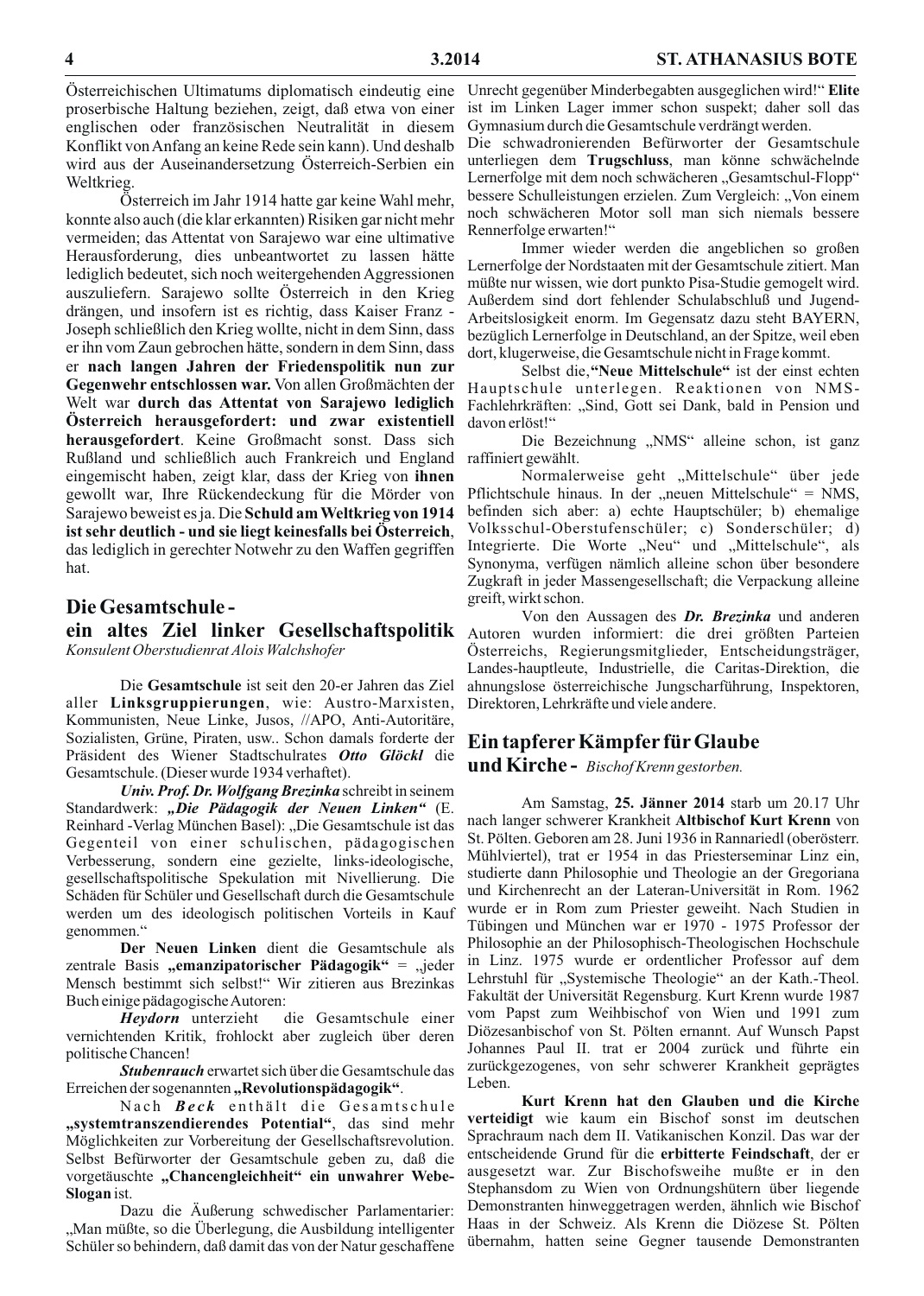organisiert. Immer wieder versuchte Bischof Krenn trotz allem mit Herzlichkeit und Offenheit auf seine Gegner zuzugehen, zumeist vergebens. Er verteidigte die katholische Lehre und auch unangenehme Wahrheiten öffentlich mit großem Geschick, allerdings ohne Kompromiß; nicht zuletzt das Lebensrecht der ungeborenen Kinder - und das machte ihn für seine Gegner untragbar. Von seinen Mitbischöfen erfuhr er wenig Unterstützung. Allerdings vertrat er entgegen moderner Tendenz zu Recht den katholischen Standpunkt, daß der apostolische Auftrag dem einzelnen Bischof sowie dem Papst, nicht aber der Bischofskonferenz gilt. Diese ist nur eine menschliche Einrichtung und keinesfalls göttlichen Rechts.

Menschlich gesprochen erscheint das tragische Schicksal Bischof Krenns als ein Scheitern. Der Begriff "Erfolg" ist allerdings sehr menschlich beschränkt. Vor Gott gelten andere Maßstäbe. R.I.P.  $E.B.$ 

#### "Der Wissenschaftsglaube in der Theologie ist wohl einer der größten Triumphe des Bösen". Franz Kronbeck

Der berühmte Physiker und Philosoph Max Thürkauf hatte am vergangenen 26. Dezember seinen 20. Todestag. Wir wollen ihm mit diesen Zeilen die Ehre erweisen.

Max Thürkauf nennt den Wissenschaftsglauben in der Theologie einen der "wohl größten Triumphe des Bösen". (Max Thürkauf: Die Tränen des Herrn Galilei, S. 134). Wie ist das zu verstehen?

Der Wissenschaftsglaube ist der Glaube der letzten Jahrhunderte; er ist der neue Mythos, dem die Völker mit größter Hingabe anhängen. Der Wissenschaftsglaube hat unsere Welt verändert - unser Weltbild, unsere realen Lebensumstände, unsere Gesellschaft und Politik, unser Denken und Hoffen, aber auch unsere Religion! Max Thürkauf: "Da der Mensch nicht leben kann, ohne zu glauben, hat im Zeitalter der Wissenschaft der Glaube an die Wissenschaft in dem Maß zugenommen, als der Glaube an Gott abgenommen hat." (Das Fanal von Tschernobal, S. 46)

Die Hauptsäule des modernen Wissenschaftsglaubens ist sicherlich die Evolutionstheorie. Diese ist aber mit naturwissenschaftlichen Methoden weder bewiesen, noch beweisbar. Sie ist keine wissenschaftlich faßbare Erkenntnis, sondern vielmehr eine übergeordnete Theorie (eine sogen. "Meta-Theorie"), also ein Konstrukt auf dem Gebiet metaphysischer (d.h. die Wirklichkeit als ganze betreffende) Spekulation – also eigentlich ein "Glaubenssytem", wie Max Thürkauf es sagte.

Philosophiegeschichtlich jedoch muß man ganz klar sagen, daß der Darwinismus aus der Leugnung zentraler Dogmen des Christentums hervorgegangen ist. Der Darwinismus wurde zu keinem anderem Ziel ausgedacht, als dazu, die "Hypothese eines Schöpfergottes" überflüssig zu machen. Doch auch rein fachlich, von der Biologie und der ihr angrenzenden Wissenschaften her gesehen gibt es gegen den Glauben an die Evolution unzählige Gegenargumente – wir werden eine spätere Nummer diesem Thema widmen:

Der wissenschaftliche Fortschritt, der in den über 150 Jahren geschehen ist, seit Darwin seine Theorie formuliert hat, hat dazu geführt, daß die Evolutionstheorie immer kritischer betrachtet wird. Eine lebendige Zelle ist kein "Protoplasmaklumpen", wie man bis vor wenigen Jahrzehnten noch dachte: In jeder der 70 - 100 Billionen der menschlichen Körperzellen laufen pro Sekunde (!) zwischen 30.000 und 100.000 bio-chemische Reaktionen

ab, und zwar aufeinander abgestimmt und mit einer Präzision und einer energetischen Effektivität, von der jedes moderne, computergesteuerte chemische Labor der Welt nur träumen könnte. Wie sollte so etwas durch bloßen Zufall entstanden sein? Tatsächlich scheinen die von den Darwinisten angeführten "Beweise" nur für gewisse Variationen innerhalb der fest bestehenden und an sich unveränderlichen Artgrenzen zu gelten; und trotz nun über 150-jähriger intensiver Forschung wurde kein einziges Fossil gefunden, das tatsächlich und unbestreitbar eine Zwischenform darstellen würde (der Archaeopteryx, der den Schulkindern heute noch als Übergangsform vom Reptil zum Vogel gezeigt wird, ist ein in sich voll ausgebildetes Lebewesen, und er hatte zudem keine Nachfahren). Die paläontologische Forschung, einst begründet, um den Darwinismus zu beweisen, beweist, daß es keine artübergreifenden, und keinesfalls allmähliche Entwicklungen gibt.

Die moderne Bio-Physik und die Informations-Theorie haben entdeckt, daß sowohl die Vorgänge in der lebendigen Zelle, wie auch der Aufbau der Proteine und der DNS, ja selbst der von einfachen Organen so hoch-komplex ist bzw. sind, daß sie aus rein statistischen Gründen unmöglich per Zufall entstanden sein können. Die Wissenschaftler sprechen von einer "nichtreduzierbaren Komplexität": So sind molekuare Systeme, Zellen, Organe, tierische Instinkte, ja sogar symbiotische Lebensformen so "gebaut", daß sie nur dann existieren können, wenn sie vollständig ausgebildet sind. Sind sie das nicht, bringen sie keinen Vorteil im Daseinskampf, ja zumeist würden sie zur Lebensunfähgikeit führen, weshalb es auch keine echten Übergangsformen zwischen den Arten gibt: sie wären nämlich ganz einfach nicht (über-) lebensfähig.

Diese Gegenargumente beeindrucken jedoch die Wissenschaftsgläubigen meist wenig, hat doch die Evolutions theorie, mag sie auch rein wissenschaftlich gesehen noch so fragwürdig sein, einen gewaltigen Vorteil: sie erklärt die Welt ohne Gott! Es geht nun eben nicht darum, die Ergebnisse der modernen Wissenschaften einem blinden Biblizismus zu unterstellen, wie dies besonders in Amerika einige evangelikal-fundamentalistische Gruppierungen tun; auch die Bibel will mit Verstand und viel Sachkenntnis gelesen werden; doch sollen gerade auch die Theologen die Herkunft, die Tragweite und den Geltungsbereich wissenschaftlicher Aussagen richtig einschätzen können.

Es gibt auf der anderen Seite nicht wenige Christen, die meinen, sie könnten den Wissenschaftsglauben, den sie schon im Kindergarten, in der Schule und auf der Universität in sich aufgesogen haben, mit "ihrem" Christentum vereinigen, doch bleibt die Tatsache bestehen, daß der Darwinismus und auch der Materialismus Kinder des wissenschaftlichen Atheismus der letzten drei Jahrhunderte sind. Es gibt bei der Grundfrage nach der Herkunft der Wirklichkeit nur zwei Möglichkeiten, die jedoch einander ausschließen. Die eine sagt: "Am Anfang war Gott", die andere sagt: "Am Anfang war der Wasserstoff". Max Thürkauf sah genau, welche Folgen der Wissenschaftsglaube für die Theologie hatte und hat. Deshalb geißelt er die Naivität der Theologen, die meinen, sie könnten den Unglauben und den Glauben miteinander vereinbaren, auf das Schärfste.

Der Wissenschaftsglaube begnügt sich eben nicht damit, nur einige von der modernen Wissenschaft vermeintlich oder tatsächlich erkannten Zusammenhänge über die Welt oder den Menschen anzuerkennen. Er beruht vielmehr auf einer radikalen Neubestimmung aller philosophischen Prinzipien, u.a. auf dem Wegfall wichtiger Denk- und Seins-Kategorien (wie etwa des Kausalitätsprinzips, der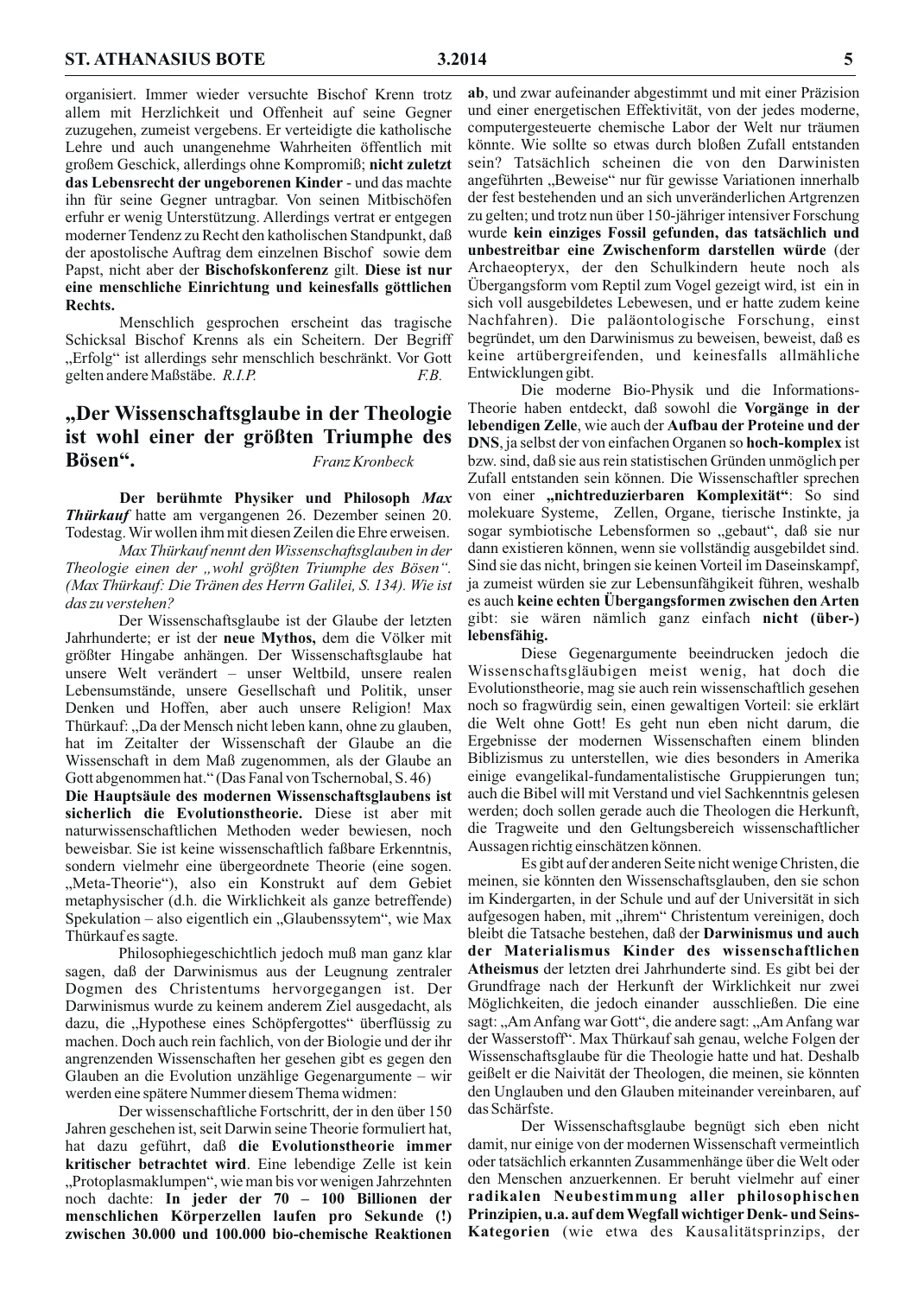Finalursache, der Formalursache, dem Satz vom zureichenden Grund; ja selbst das Nicht-Widerspruchsprinzip wird inzwischen geleugnet!). Und ebenso beruht die daraus sich ergebende Neubeurteilung und Umdeutung der Glaubensinhalte gerade nicht auf der Anerkennung nur der neuesten Erkenntnisse, die uns der Fortschritt wissenschaftlicher Forschung schenkt, sondern vielmehr auf der Ersetzung der alten philosophischen Grundprinzipien durch neue Denkprinzipien der atheistischen Weltanschauung, v.a. der Dialektik und des Materialismus. Davon angetan sind viele Theologen sogar so vermessen, von einem neuen "Sinn von Sein" zu sprechen, so als wäre die Unveränderlichkeit Gottes nicht mehr die unmittelbare Folge seiner absoluten Vollkommenheit, sondern ein Mangel.

Aus diesen meist unreflektiert in die Theologie übernommenen neuen philosophischen Prinzipien (und eben nicht bloß aus neuen naturwissenschaftlichen Erkenntnissen!) geht die Umdeutung der Kernaussagen des Christentums hervor - es geht Schlag auf Schlag. Wenn man den Wissenschaftsglauben zur Maßgabe des christlichen Glaubens macht, dann ist die Evolution ein Grunddogma, dem sich die Religion anzupassen hat; wenn aber der Mensch nichts anderes als ein hochgekommener (Menschen-) Affe ist, dann folgt daraus wie eine Kaskade von Aussagen: Adam und Eva ist ein Märchen – somit gibt es auch keine Erbsünde – die Bibel ist dann aber nicht mehr eine von Gott geoffenbarte Wahrheit – also hat uns Kirche seit 2.000 Jahren belogen – sie ist also keine göttliche Stiftung, sondern allenfalls eine Erfindung machtgieriger Leute – somit ist Christus nicht wahrer Gott und wahrer Mensch, sondern bestenfalls ein besonders charismatischer Prophet (andere bezeichnen ihn gar als Betrüger) – damit sind alle Sakramente, ja die Heilsmittlerschaft Christi und der Kirche dahin.

Nun gibt es freilich immer noch Leute, die meinen, das solchermaßen ausgehöhlte Christentum sei immer noch wichtig als Stütze der Gesellschaft und der Kultur. Und es gibt viele Theologen, die im Denken längst dem Wissenschaftsglauben verfallen sind, jedoch mit dem Herzen noch an Christus bzw. am Christentum hängen. Diese versuchen der eben beschriebenen geistigen Zwickmühle dadurch zu entkommen, daß sie sagen: der Glaube muß "zeitgemäß" sein, das heißt: er muß umgedeutet werden entsprechend den Grundsätzen des Wissenschaftsglaubens. Dabei halten sie daran fest, daß die modernen Wissenschaften das Paradigma (Vorbild) aller Wahrheit sind. Sie machen so die modernen Wissenschaften zum Rahmen der Geltung und zur Interpretationsnorm der Glaubensaussagen. So entstehen neue Pseudo- und Quasi-Dogmen, die den alten Dogmen noch vorgeschaltet werden müssen, selbst wenn sie diesen diametral entgegenstehen. Aus der Geisteshaltung, die sich im Satz von *Rudolf Bultmann* ausdrückt, man könne "nicht elektrisches Licht und den Radioapparat benutzen, und gleichzeitig noch an die Geister- und Wunderwelt des Neuen Testamentes glauben", haben sie die Schlußfolgerung gezogen, den Glauben entmythologisieren zu müssen. Aus dem Wissenschaftsglauben hat sich zudem eine völlig neue, dem wahren Glauben schon im Ansatz widersprechende moderne Exegese ergeben. Die Theologen, die diese neue Exegese in sich eingesogen haben, haben nun gemeint, den Glauben als solchen auf eine neues Fundament stellen zu müssen. Weil eben ihr vom Wissenschaftsglauben diktiertes Weltbild es nicht mehr zuließ, daß die objektive Wahrheit und Wirklichkeit die Grundlage des christlichen Glaubens sei, haben sie (meist auf Kants Transzendentalphilosophie und Husserls Phänomenologie zurückgreifend) den Menschen (freilich nicht die traditionelle Seelenlehre) als neues Fundament des Glaubens ausgerufen. Daraus ist der

Fortschrittsglaube hervorgegangen, der verbunden mit einem nun wuchernden Moralismus den "Mitmenschen" zum eigentlichen Gegenstand des Glaubens (wie es heißt: des "Glaubens-Handelns") macht. Der Mensch, den die Philosophen an die Stelle Gottes gesetzt haben (Anthropozentrismus), wird so auch zum Mittelpunkt des Glaubens. Das erklärt auch, warum die (ebenfalls auf atheistischen Grundsätzen beruhende) Psychologie die Mystik ersetzt hat, und warum sich selbst Theologen weigern, die Existenz von Engeln und Dämonen anzuerkennen. So wird denn auch das Geheimnis des Bösen auf die psychologische Ebene verfrachtet, so daß von "Sünde" heute nur mehr die Umweltaktivisten und die Verkehrspolizisten reden. Weitere Nebenprodukte des Wissenschaftsglaubens sind eine materialistische Medizin, eine seelenlosen Psychologie und eine gottlose Soziologie, mit allen daraus folgenden politischen Konsequenzen, wie z.B. der Gender-Ideologie. Das Schlimmste dabei aber ist, wie Max Thürkauf sagt, daß Theologen zu den Propagandisten eines neuen Glaubens geworden sind – sie vertreten eine neue Ethik, welche jederzeit bereit ist, die Forderungen der 'Political Correctness' über die zehn Gebote zu stellen, um widernatürlichen sexuellen Praktiken, der Abtreibung, der Euthanasie, der Organverpflanzungsindustrie und vielen anderen Perversionen die Tür zu öffnen.

Unseren Lesern - den interessierten Laien, vor allem aber den Theologen und den Wissenschaftlern aller Fachgebiete – sei dringendst die Lektüre der Werke von Max Thürkauf ans Herz gelegt!

#### "Näher mein Gott zu Dir" / ein Exerzitienbericht

Eine unserer Leserinnen hat im Sommer Exerzitien gemacht; sie hat uns folgenden, wie wir meinen, sehr bewegenden Bericht zugesandt, den wir gerne auch unseren Lesern ans Herz legen wollen:

Die Glut der Nachmittagssonne taucht die Landschaft vor mir in einen satten Goldton. Mein Blick wird nun aber immer öfter in den Rückspiegel gezogen; wie eine schwarze Wand türmen sich gewaltige Wolken am Horizont hinter mir zu einem Unwetter zusammen, als würde die Welt mit wilden Drohgebären versuchen, mich einzuholen. Unmerklich wird das Auto ein wenig schneller auf seiner Fahrt nach Zaitzkofen. Hier ist das Priesterseminar der Priesterbruderschaft St. Pius X. Hier beginnen heute Exerzitien für Frauen. Das internationale Priesterseminar Herz Jesu ist eines der sechs Seminare, die die "Piusbruderschaft" unterhält. Daß diese Woche Frauen hier untergebracht werden können, verdanken wir den großen Sommerferien, in denen die jungen Männer, die im Schloß Zaitzkofen in einer sechsjährigen Ausbildung für ihre Priesterweihe vorbereitet werden, nicht im Hause sind.

Sechs Tage Rückzug, sechs Tage Schweigen und Beten. Warum mache ich diese Exerzitien, was erhoffe ich mir davon? Ich will Gott treffen. Ich will Gott näher kommen, Ihn mehr lieben. Eine Voraussetzung für die Liebe ist die Freiheit, und dies heißt heute besonders auch: Freiheit von der Betriebsamkeit des Alltags, von den Sorgen und Umständen, von Telefon, Fernsehen und Internet.

Wir waren dreiundzwanzig Frauen. Jede war für sich alleine untergebracht. Die einfachen Zimmer, die Gänge und Treppen, die Kapelle – alles hier atmete die Stille und den Frieden einer klösterlichen Welt. Die Piusbruderschaft ist bekannt für ihre erfahrenen Exerzitienmeister und ausgezeichnete Exerzitien.

Mit dem Einführungsvortrag am Sonntagabend begann auch das große Schweigen. Manche Menschen fürchten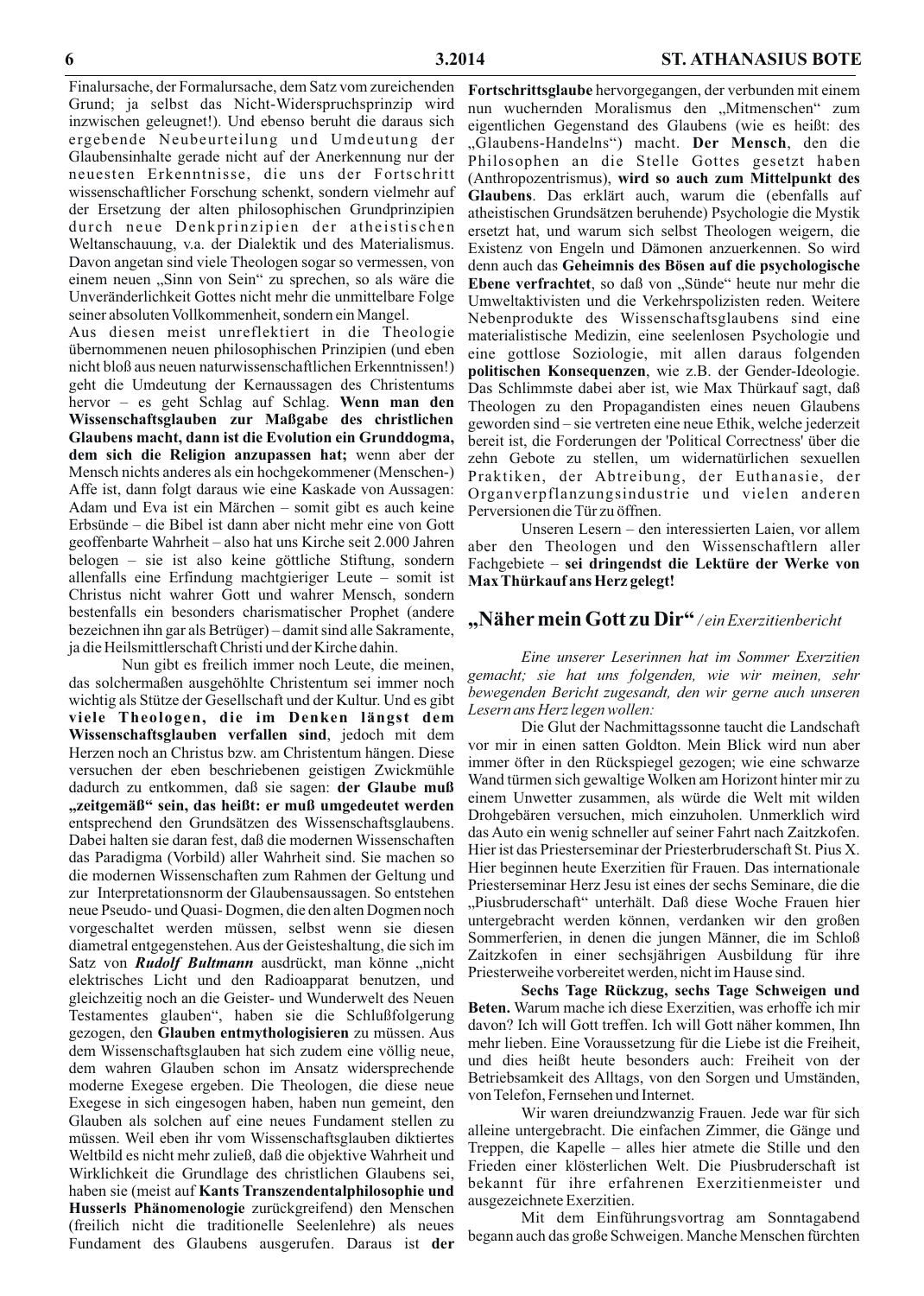sich vor dem Schweigen und ertragen kaum die Stille; sie richten sich den ganzen Tag ein in vielfältigen Geräuschen, um vor dem zu fliehen, was in der Stille auftauchen könnte. Aber ich freute mich schon darauf, denn ich habe bei früheren Exerzitien immer wieder erfahren dürfen, wie sich nach zwei bis drei Tagen Schweigen auch ein inneres Schweigen einstellt und das unstete Gedankenkarussell langsam ruhig wird.

Wozu sind wir auf Erden? Die Frage nach dem Sinn des Lebens muß sich jeder Mensch stellen, und die schlechteste Antwort darauf ist die, sich dieser Frage gar nicht auszusetzen.

Wir sind für Gott erschaffen. Der Katechismus gibt dies so wieder: "Wir sind auf Erden, um Gott zu erkennen, Ihn zu lieben, Ihm zu dienen und so in den Himmel zu kommen".

Die heilige Theresa von Avila sagt: "Man kann nur lieben, was man kennt": Durch das betrachtende Gebet lernen wir Gott immer besser kennen.

Die Exerzitien nach der Methode des heiligen Ignatius von Loyola sehen täglich fünf Vorträge vor, die von zwei Priestern abwechselnd gehalten werden, und an deren Anschluß jeder Teilnehmer alleine auf seinem Zimmer eine Kontemplation, d.h. eine Betrachtung über den dargelegten Gegenstand hält.

Die freie Zeit zwischen diesen "geistlichen Übungen" und den gemeinsamen Gebeten gibt Raum, um weiter nachzudenken, zu beten, auch um auszuruhen oder Spaziergänge zu machen. Auch soll man in dieser Zeit die Gelegenheit zu einem persönlichen Gespräch mit einem der Priester nutzen. Diese Aussprachen sollten nicht unterschätzt werden: Der Rat des Priesters in persönlichen Fragen und Nöten, oder eine Hilfestellung bei Problemen mit den Exerzitien sind äußerst wertvoll.

Wir haben ein Ziel. Wir sind Wesen der Ewigkeit. Der Mensch ist erschaffen für das höchste und ewige Glück: Der Mensch ist für Gott erschaffen, und das Herz des Menschen ist so groß, daß nichts anderes als Gott ihm genügen kann.

Das Leben ist die Vorbereitung für die Ewigkeit, und alle Dinge dieser Welt sind ein Mittel, um das Ziel zu erreichen: der Verstand ist ein Mittel, Gott zu erkennen, der Wille, Gott zu bejahen und Ihn lieben zu wollen; alle meine Fähigkeiten sind ein Mittel, Gesundheit, aber auch Krankheit, alle Umstände meines Lebens – alles ist Hilfsmittel und nicht selbst Ziel.

Die Sünde ist die Abkehr von unserem Ziel, sie ist Abwendung von Gott, Empörung gegen Gott, indem man seinen Eigenwillen dem Willen Gottes vorzieht. Die Sünde ist dergestalt, dass sie gemeinsam mit Gott nicht bestehen kann. Die Sünde würde Gott töten, wenn dies möglich wäre. Die Sünde ist der Verlust von Gott, der Verlust der Liebe und des höchsten Guts, und damit ist sie auch der ewige Tod des Menschen.

Eine Betrachtung über die Bosheit und Schwere der Sünde, die des Luzifer, die unserer Stammeltern und schließlich auch die der persönlichen Sünden, welche ich mein Leben lang auf mich geladen habe, kann zu einer echten und tiefen Reue führen und zu einem schmerzlichen Verlangen nach der verzeihenden Barmherzigkeit Gottes und der erlösenden Gnade des Bußsakramentes.

Die Exerzitien sind die beste Gelegenheit zu einer guten Beichte. Wir stehen vor Gott nicht wie ein Engel, wir kommen zu ihm, wie ein Kranker zum Arzt. Der Abstand vom Alltag und die ungestörte Nähe zu Gott lassen in Seinem Licht die eigenen Sünden, Fehler und Unvollkommenheiten deutlicher zu Tage treten.

Ich ziehe mich in mein Zimmer zurück und lasse in einer Gewissenserforschung meine Erinnerungen in der Zeit

zurückwandern: Morgen darf ich eine Generalbeichte ablegen. "Wasser aus der Seite Christi, wasche mich!"

Nach der heiligen Beichte scheint sich die ganze Welt verändert zu haben. Nein, nicht die Welt hat sich verändert, sondern ich selbst.

Das Sakrament der Buße ist die Voraussetzung und Vorbereitung für einen würdigen Empfang der heiligen Kommunion. Die heilige Kommunion ist die Speise der Seele und notwendig dafür, daß das übernatürliche Leben erhalten bleibt. Es ist der Heiland selbst in Seiner wahren Menschheit und Gottheit, der sich in der Kommunion schenkt und eine innige Liebesvereinigung mit der Seele vollzieht. Nahe, ganz nahe mein Gott, bei Dir!

Mit dem Heiland unter einem Dach zu wohnen, bot uns die Gelegenheit, Ihn auch jederzeit in der Kapelle aufzusuchen. Hier berührt der Himmel die Erde, die Ewigkeit bricht ein in die Zeit. Es zog mich oft an diesen heiligen Ort, um vor dem Tabernakel zu verweilen, zu Jesus zu sprechen und auf Ihn zu lauschen.

Die ignatianischen Exerzitien folgen dem Grundmuster der drei Stufen des klassischen geistlichen Weges zur Vollkommenheit, wie ihn die "alten" Mystiker lehren: Reinigungsweg, Erleuchtungsweg und Einigungsweg.

Auf den Reinigungsweg, wo es darum ging, "Schutt wegzuräumen" und der mit der hl. Beichte seinen Abschluß fand, folgt die Stufe des Erleuchtungsweges: Um im geistlichen Leben fortzuschreiten und in den Tugenden zu wachsen treten wir "die Nachfolge Christi" an. Die geistlichen Übungen werden nun davon bestimmt, auf das Leben Jesu zu schauen, auf Seine Menschheit, Seine Lehre und vor allem auf Seinen Kreuzweg, wobei wir auch der allerseligsten Jungfrau und Gottesmutter Maria begegnen und uns in ihr Mitleiden am Leiden und Sterben des Gottmenschen versenken.

Jesus ist Gott! Jesus tritt den Leidensweg an, weil es Sein Wille ist. Seine Gottheit ist verhüllt und tritt ganz zurück. Er leidet aus Liebe zu uns, um unserer Erlösung willen. Das ist die Liebe Gottes: Ganzhingabe für uns.

Wir haben uns zu fragen, wie antworten wir in unserem Leben darauf? Und können nur mit den Worten des heiligen Paulus ausrufen: "Herr, was willst Du, daß ich tue?" oder mit anderen Worten: "Dein Wille geschehe". "Amen" das ist die Antwort der Liebe. "Amen", das ist das Einfachste und das Schwerste. Jesus spricht "Amen", es bedeutet: "nicht ich, sondern Du." Es ist auch mein Ja-Wort zu Gott, zu seinem Willen, zu allen seinen Anordnungen, zu seiner Gnade. Mit jedem "Amen" wächst die Seele, aber jedes "Amen" kostet sie auch etwas: das Opfer des Eigenwillens.

Die Liebe ist wahrhaft mein Weg zu Gott: aus Liebe teilhaben am Kreuz Christi, d.h. das tägliche Kreuz annehmen und so Christus nachfolgen.

Gott holt uns auf den Boden der Realität zurück: Hier auf Erden ist alles vergänglich. Schmerz und Leiden gehören dazu. Gott läßt diese zu, um dadurch ein höheres Gut zu wirken, aber die menschliche Natur zittert vor der Aussicht auf das Opfer und das Leiden.

Meine ganze Schwäche steht mir vor Augen. Eine ängstliche Unruhe und ein lähmendes Gefühl des Versagens erfassen mich; eine innere Stimme mischt sich ein und zischelt mir zu: "Das hat gar keinen Sinn! Das kannst Du gar nicht schaffen. Genieße doch vielmehr die schönen Dinge der Welt, auch das ist doch gottgefällig..."

O nein, ich kenne den, der hier spricht und fliehe zu Maria! Unter ihrem Blick wagt es die Schlange nicht, mich weiter zu versuchen!

"Ohne mich könnt ihr nichts tun", sagt der Heiland, und der heilige Paulus bekräftigt: "So will ich mich also gern meiner Schwachheit rühmen, damit die Kraft Christi in mich